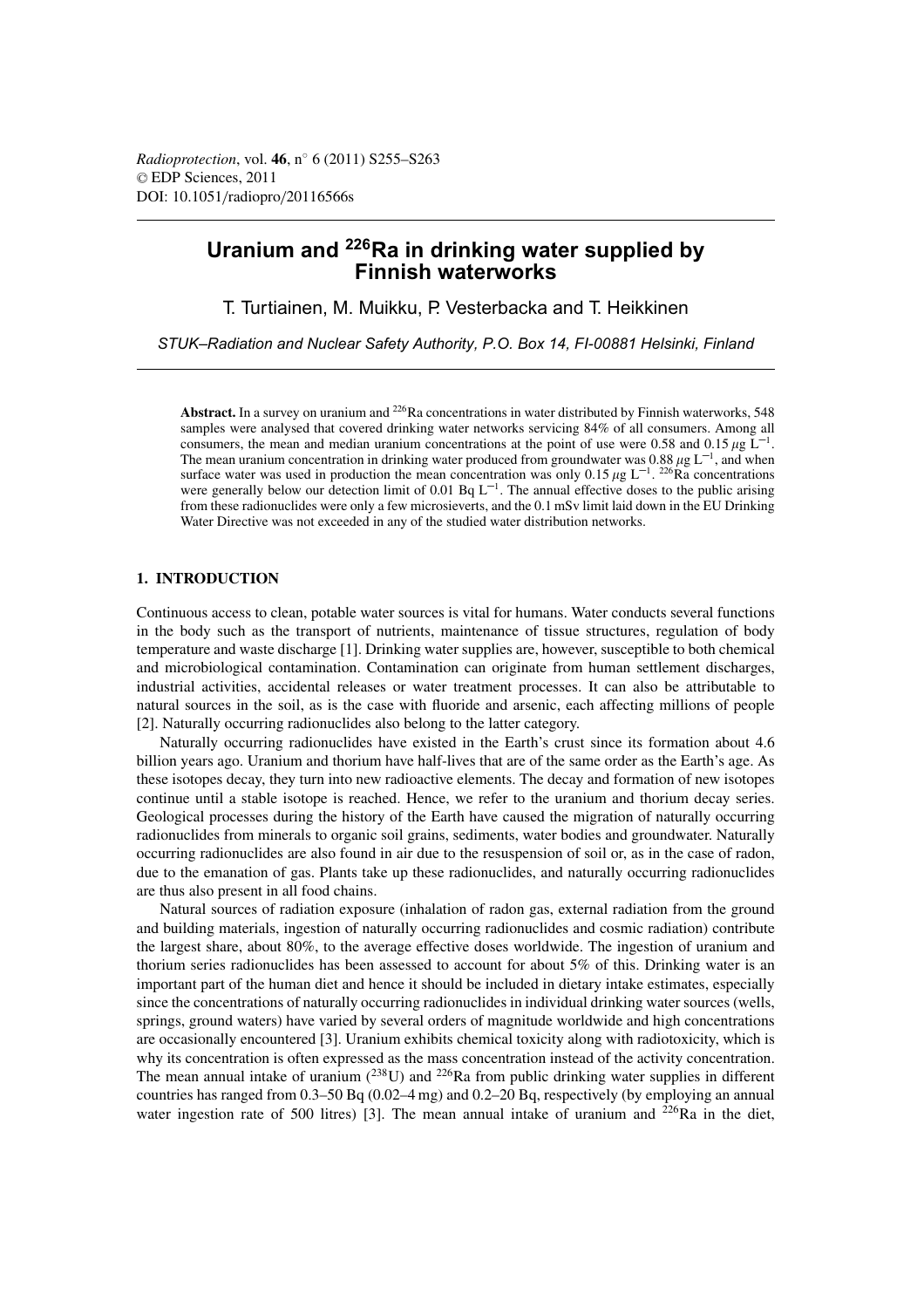#### S256 RADIOPROTECTION

including drinking water, has ranged in different countries from 2.9–57 Bq (0.2–5 mg) and 9–40 Bq, respectively [4].

The radioactivity of Finnish well waters has been comprehensively studied since the 1960s, and elevated concentrations of naturally occurring radionuclides have been observed [5–10]. However, systematic surveys aiming at assessing exposure from radioactivity in water distributed by waterworks are from the 1970s [11]. Nevertheless, naturally occurring radionuclides in all new groundwater sources commissioned by waterworks have been statutorily screened since 1993 [12]. The present exposure assessment in Finland is based on these data collected during the past four decades. The mean 238U and <sup>226</sup>Ra concentration in water supplied by Finnish waterworks has been estimated as 0.015 Bq L<sup>-1</sup>  $(1.2 \mu g L^{-1})$  and 0.003 Bq L<sup>-1</sup>, respectively [13]. In the oldest samples, the activity concentrations have been determined at the point of use (i.e. water from the tap), whereas the activity concentrations of the samples since 1993 have been measured from samples retrieved from the waterworks (and may thus represent concentrations prior to purification processes in which radionuclides may be partly removed). Furthermore, the uranium concentration has usually been estimated from the results of gross-alpha screening, and true uranium exposure to the public has therefore been difficult to assess.

In this survey, we investigated the uranium and  $^{226}$ Ra concentration in drinking water samples collected from households that were connected to public water distribution networks. In addition, the daily water ingestion rates were determined via a questionnaire. The primary aim of this survey was to investigate the relationship between the uranium concentration in drinking water and the concentration in hair and urine. The results relating to the main aim have already been presented elsewhere [14]. This paper reports our effort in assessing uranium and 226Ra exposure to the public from public water supplies by weighting the measured concentrations by the number of consumers connected to these waterworks and taking the varying water consumption rates into consideration. Uranium and 226Ra are the most interesting radionuclides in the present EU legislation, since radon and its progeny were excluded from the Drinking Water Directive which was laid down in 1998.

# **1.1 Uranium and radium in groundwater**

Groundwater is formed as melt water from snow and rainwater percolate through the soil grains until they reach the zone where all soil pores are saturated with water. Chemical and biochemical reactions take place during this process and change the water composition. Depending on factors such as rainwater chemistry, soil chemistry, soil composition and climate, varying amounts of ions and soluble organic carbon are dissolved in groundwater from the soil. The biological decomposition of plant debris produces carbon dioxide, which dissolves in groundwater and forms bicarbonate ions. A positive correlation between bicarbonate and uranium concentration in groundwater has been observed [15]. Oxidation-reduction reactions involving organic matter and metal oxides also increase the solubility of uranium in groundwater [16]. The solubility of radium increases as a function of increasing water salinity [17].

Natural uranium is a mixture of three isotopes,  $^{238}$ U,  $^{235}$ U and  $^{234}$ U, which all decay by alpha emission. More than 99% of the mass of natural uranium consists of the <sup>238</sup>U isotope, and only 0.72% and 0.0055% of <sup>235</sup>U and <sup>234</sup>U isotopes, respectively. The <sup>234</sup>U isotope is part of the uranium (<sup>238</sup>U) decays series, and since the decay series is in radioactive equilibrium, its activity in the global inventory is the same as that of 238U. However, in natural waters there is generally excess activity of 234U [18]. The mechanism resulting in excess  $^{234}$ U has been explained by the alpha-recoil  $^{234}$ Th atoms that are ejected into the groundwater [19]. Another mechanism resulting in the observed excess is chemical: recoil nuclides ejected from mineral grains are embedded into adjacent grains and are hence more prone to chemical leaching than the parent isotopes [20].

In Finnish groundwaters, the activity ratio  $^{234}$ U/ $^{238}$ U has varied from 0.76 to 4.67 [6]. Nowadays, the uranium concentration in drinking water samples is usually determined by common mass spectrometers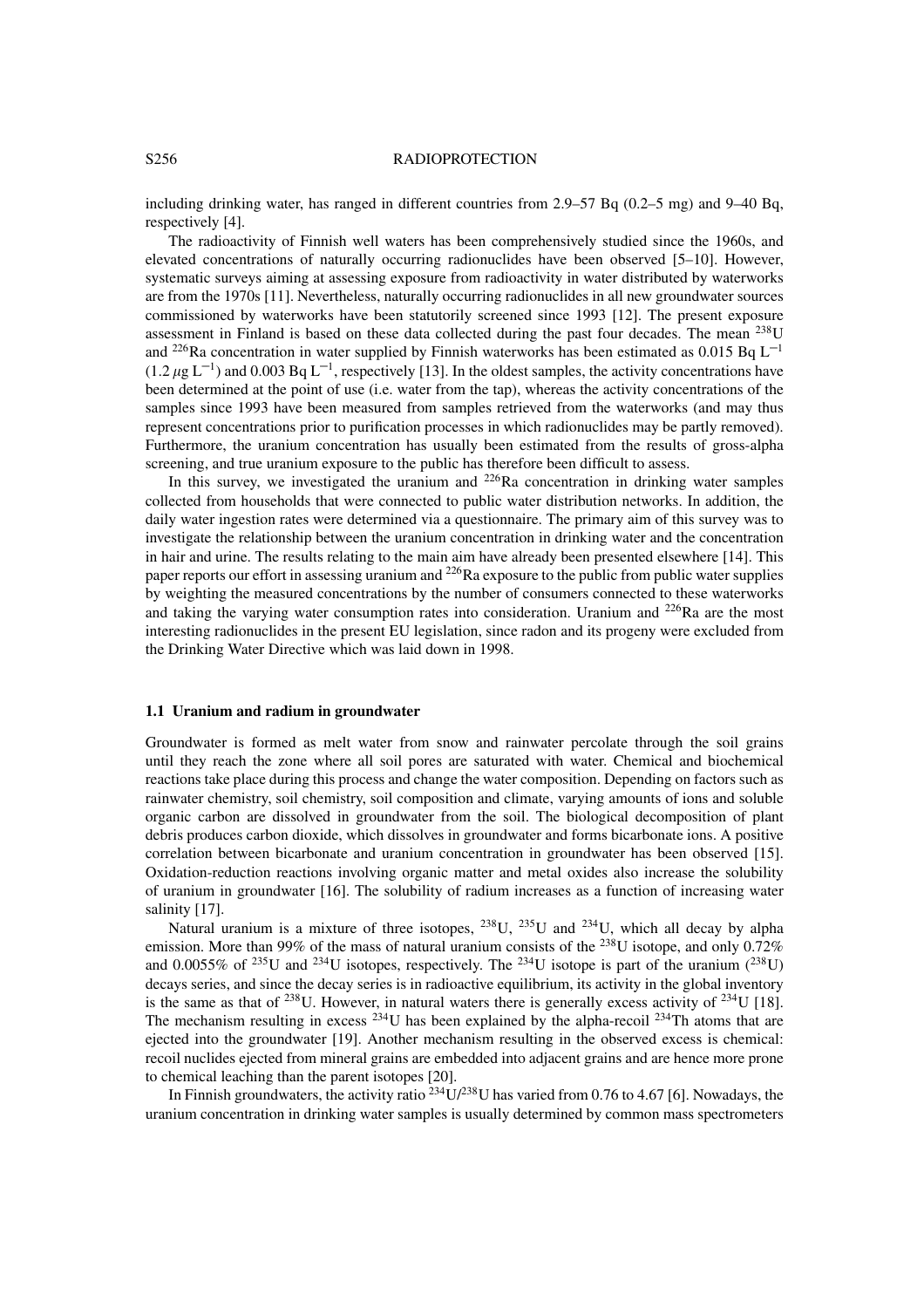### **ICRER 2011** S257

and only the mass concentration of uranium is recorded. Therefore, information on the <sup>234</sup>U activity concentration is often lacking as was the case in this study.

### **1.2 Health effects of uranium**

The toxicity of uranium has been well established for almost two centuries. In 1885, Chittenden and Hart referred to experiments carried out as early as in 1824 in which the administration of uranyl salts caused nausea and death in laboratory animals. In their own dose-response experiments, continuous daily doses of uranium  $(3-4 \text{ mg kg}^{-1}$  body weight) administered orally to a dog showed little effect on protein levels in the dog's urine. As the dosage was increased to 8–24 mg  $kg^{-1}$ , a cumulative effect was noted and both the protein and sugar levels in the urine significantly increased. In a set of experiments performed on rabbits (body weight not given), uranium administered both orally and subcutaneously caused effects on several endpoints, including nephropathy and death [21]. Based on these findings, uranium nephritis was used as an experimental condition in studying renal functions in the early 1900s e.g. [22]. At that time, more detailed histological studies on uranium poisoning also became available [23–25].

In its 1950 recommendations, the International Commission on Radiological Protection (ICRP) stated that "as the specific activity of natural uranium is so low, it is considered that the hazards arising from its use are mainly chemical" [26]. Some studies on the toxicity of uranium were conducted during the following decades, and the mechanisms by which uranium reduces glomerular filtration rates were explained e.g. [27]. The ICRP also developed an age-specific biokinetic model for uranium [28].

During the Persian Gulf War in 1991, a vast number of people were wounded by fragments of ammunition containing depleted uranium or were exposed to dust generated by the explosion of this ammunition (in depleted uranium the  $^{235}$ U content has been reduced to about 0.2%). In the following years, many of them developed a multi-symptom illness now known as the "Gulf War Syndrome" e.g. [29]. Consequently, considerable resources were allocated to studying the effects of depleted uranium in the human body, and numerous research papers on the health effects of (depleted) uranium are now available. Research on solid uranium dust and its transfer in the environment also led scientists to investigate the relationship between uranium speciation and toxicity e.g. [30]. The World Health Organization (WHO) recently provided a review of biokinetic, toxicological and epidemiological studies on uranium in drinking water and confirmed the long-ago observation that renal dysfunction is the primary health effect of uranium [31].

### **1.3 Maximum concentrations permissible in drinking water**

In the EU, there is presently no common maximum permissible concentration of uranium or  $^{226}Ra$  in drinking water. Instead, the EU Drinking Water Directive sets a reference dose (total indicative dose) of 0.1 mSv per year, which corresponds to the annual dose received from all the natural and artificial radionuclides in water except for tritium, <sup>40</sup>K and radon and its progeny [32]. The monitoring methods and frequencies of the total indicative dose have not been specified and hence its compliance is not enforced. Nevertheless, assuming a 500 litre annual water ingestion rate, the 0.1 mSv limit corresponds to 4.5 Bq L<sup>-1</sup> of <sup>238</sup>U, 4.1 Bq L<sup>-1</sup> of <sup>234</sup>U or 0.71 Bq L<sup>-1</sup> of <sup>226</sup>Ra if these radionuclides were to individually occur in water (which never occurs in practise). By using the typical activity ratio of <sup>234</sup>U/<sup>238</sup>U for groundwater (1–1.5), a <sup>238</sup>U mass concentration of about 150  $\mu$ g L<sup>-1</sup> would cause the 0.1 mSv effective dose if only uranium isotopes were present in the water.

Nevertheless, Germany has set a  $2 \mu g L^{-1}$  limit for uranium in water used for preparing infant formulae. The German Federal Environmental Agency (UBA), which is responsible for assessing German drinking water quality, recommends compliance with a guideline value of  $10 \mu$ g L<sup>-1</sup> for uranium in drinking water [33]. In Canada, a guideline value of  $20 \mu g L^{-1}$  is given for uranium and 0.5 Bq  $L^{-1}$  for <sup>226</sup>Ra [34]. The US Environmental Protection Agency has issued a maximum contaminant level of 30  $\mu$ g L<sup>-1</sup> for uranium and 0.2 Bq L<sup>-1</sup> for <sup>226</sup>Ra [35]. In Australia, the National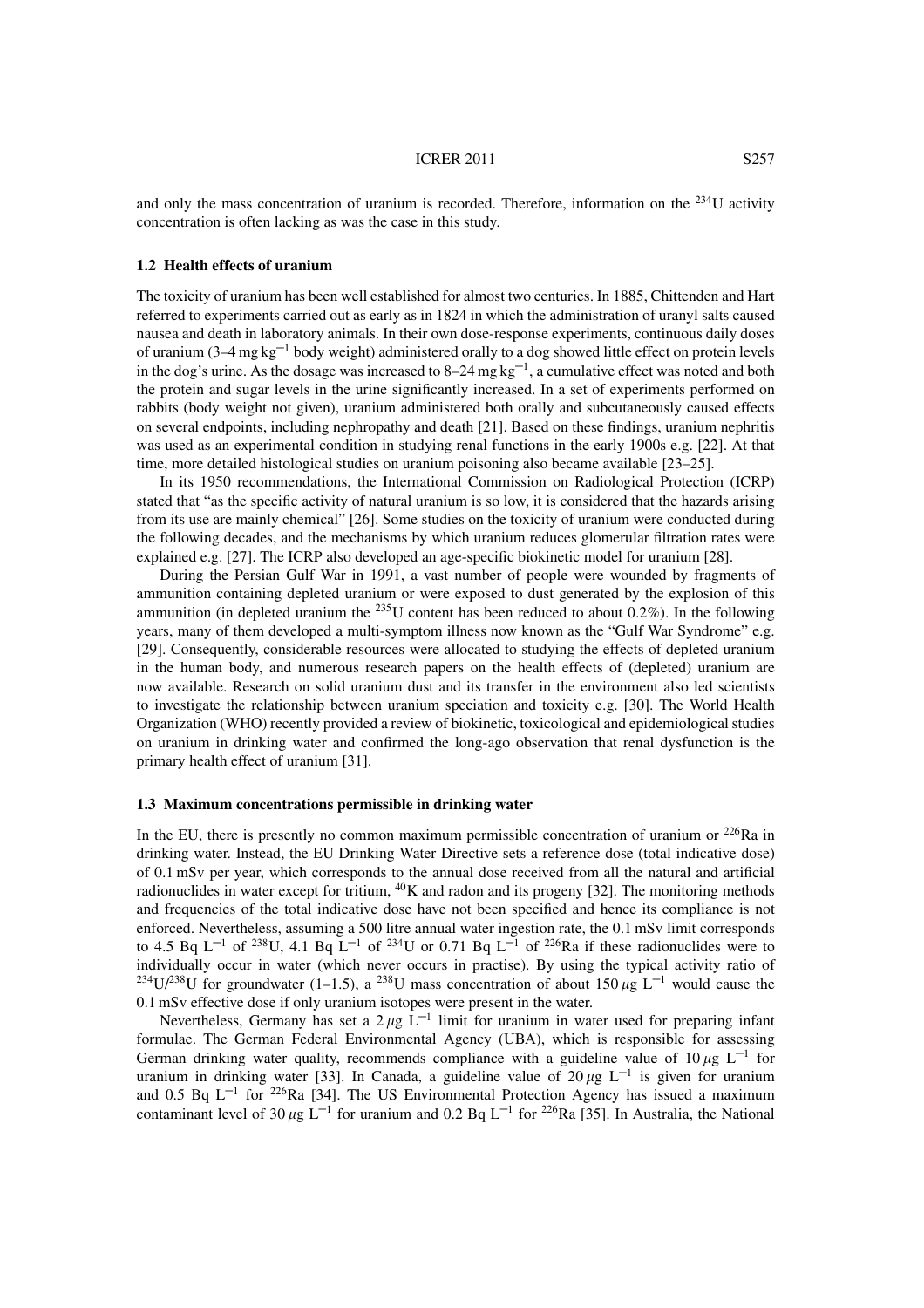### S<sub>258</sub> RADIOPROTECTION

Health and Medical Research Council has set a guideline value of 20  $\mu$ g L<sup>-1</sup> for uranium, and the overall radioactivity of drinking water should be limited to less than 1 mSv per year assuming a 730 litre annual water ingestion rate [36]. However, these guideline values are now under revision, and a 15  $\mu$ g L<sup>-1</sup> limit has been proposed for uranium.

The World Health Organisation (WHO) has given a provisional guideline value for uranium in drinking water which is 15  $\mu$ g L<sup>-1</sup> [37]. WHO will continue to review uranium under a programme of rolling revision of the Guidelines for Drinking Water Quality. In the latest revision, a new provisional guideline value of 30  $\mu$ g L<sup>-1</sup> has been presented [31].

# **2. EXPOSURE ASSESSMENT**

# **2.1 Activity concentration of uranium and 226Ra in water supplied by waterworks**

Water samples for this survey were collected in 2005–2006 during a research project gathering information on public exposure to uranium that included sampling of water, urine and hair [14]. This paper is a reanalysis of the data, which have been supplemented with information on the  $226$ Ra concentration in the samples and with a more detailed number of customers using water from waterworks. In the survey, uranium and <sup>226</sup>Ra were determined from 548 samples of tap water collected at the point of use (i.e. from household taps). The sampling covered 204 municipalities out of the 431 in 2006.

Uranium concentrations were determined by ICP-MS (Elan-6000, Perkin-Elmer-Sciex, Thornhill, Canada) at Ramboll Analytics Ltd (earlier Paavo Ristola Consulting Engineers Ltd). 226Ra concentrations were determined by liquid scintillation spectrometry [38]. The uncertainty of the uranium concentrations was 15% and the minimum detectable concentration (MDC) 0.010  $\mu$ g L<sup>-1</sup>. The MDC of  $226$ Ra was 0.01 Bq L<sup>-1</sup>.

The most recent information available on the number of connections (and consumers) to waterworks is from 1999, and this was employed in weighting of the data [39]. If more than one water sample was collected from a waterworks, the median concentration was calculated and used in the statistical analysis. In 30 samples, the uranium concentration was below the MDC, in which case a value of  $0.5 \times$  MDC was used in the statistical analysis. At large waterworks, there may be more than one water abstraction plant and both groundwater and surface water are processed. In these cases, the water was classified according to the main type of water used. The statistical analyses were carried out with Stata/IC 10.1 (Stata Corp, TX, USA).

The mean and median uranium concentration in tap water produced from surface water was 0.15 and 0.099  $\mu$ g L<sup>-1</sup>, respectively (Table 1). If (artificial) groundwater was used for water production, the uranium concentration was higher, with mean and median values of 0.88 and 0.15  $\mu$ g L<sup>-1</sup>, respectively. The standard deviation and range of values were also significantly larger when (artificial) groundwater was used.

The data on the number of consumers connected to waterworks were collected in 1999. In that year, the total number of people using water from waterworks was 4.6 million and the proportions of surface water and (artificial) ground water used were 41 and 59%, respectively [39]. Our water samples thus covered waterworks providing water for 3.9 million consumers, or 84% of the consumers in 1999. The respective proportions in 2006 when this survey was carried out were 40 and 60%, and the total number of consumers was 4.8 million [40]. In our data set, 39% of the determined concentrations represented ground water sources. Therefore, weighting was performed on the data accordingly in order to determine a representative uranium concentration for all consumers.

The highest uranium concentration in a single sample, 25  $\mu$ g L<sup>-1</sup>, was found in a water sample from Riihimäki waterworks. The two other samples from the municipality contained 0.89 and 2.6  $\mu$ g L<sup>-1</sup> of uranium (Table 2). At Riihimäki, two separate groundwater abstraction plants were in operation and both plants were feeding water into the water mains. The clear difference in the three measured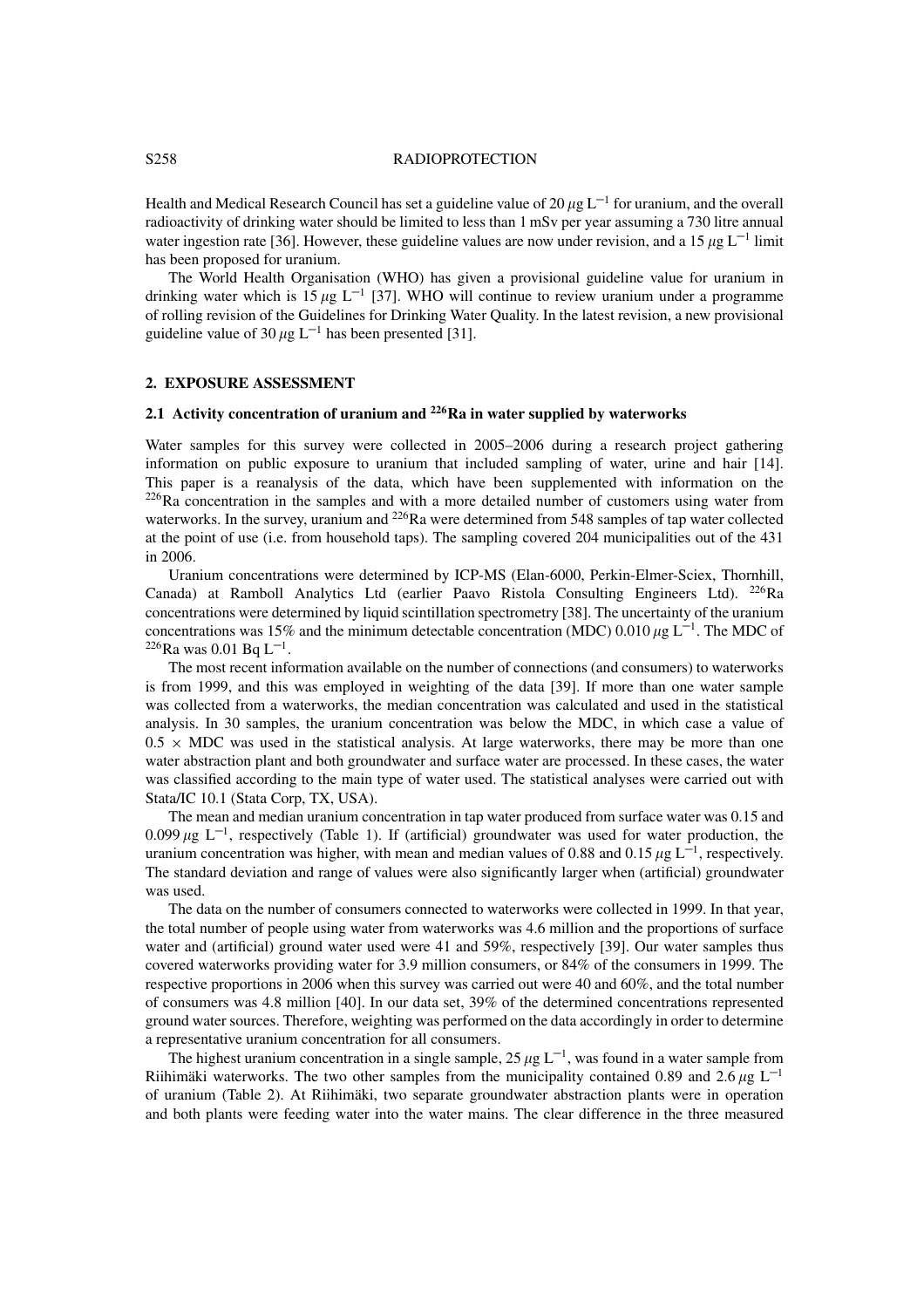|                                              | All          | (Artificial) | Surface      |
|----------------------------------------------|--------------|--------------|--------------|
|                                              | consumers    | groundwater  | water        |
| N samples                                    | 548          | 396          | 152          |
| N consumers                                  | 4.80 million | 2.38 million | 1.50 million |
| Arithmetic mean $\lceil \mu g L^{-1} \rceil$ | 0.58         | 0.88         | 0.15         |
| Median $[\mu g L^{-1}]$                      | 0.15         | 0.15         | 0.099        |
| $SD[\mu g L^{-1}]$                           | 1.5          | 1.5          | 0.13         |
| 10% centile [ $\mu$ g L <sup>-1</sup> ]      | 0.021        | 0.020        | 0.033        |
| 90% centile $[\mu g L^{-1}]$                 | 1.7          | 2.4          | 0.16         |
| Min [ $\mu$ g L <sup>-1</sup> ]              | < 0.010      | < 0.010      | < 0.010      |
| Max $\lceil \mu g L^{-1} \rceil$             | 10           | 10           | 0.92         |

**Table 1.** Summary statistics for the uranium concentration in drinking water from waterworks. The mean, median, SD and centile values have been weighted by the number of consumers.

**Table 2.** Summary statistics for the samples collected at the largest waterworks and at Riihimäki, where the highest uranium concentration was recorded. The proportion of groundwater produced is based on the 2006 figures supplied by the waterworks.

| Municipality | N                           | N       | N abstr. | Ground-            | Mean                        | Median                      | <b>SD</b>        | Range                       |
|--------------|-----------------------------|---------|----------|--------------------|-----------------------------|-----------------------------|------------------|-----------------------------|
|              | cons.                       | samples | plants   | water use          | [ $\mu$ g L <sup>-1</sup> ] | [ $\mu$ g L <sup>-1</sup> ] | $[\mu g L^{-1}]$ | [ $\mu$ g L <sup>-1</sup> ] |
|              | $\lceil \times 10^3 \rceil$ |         |          | $\lceil \% \rceil$ |                             |                             |                  |                             |
| Helsinki     | 550                         | 45      |          | $\theta$           | 0.23                        | 0.16                        | 0.32             | $0.05 - 2.0$                |
| <b>Espoo</b> | 203                         | 36      | 5        | 2.5                | 0.12                        | 0.10                        | 0.09             | $0.02 - 0.3$                |
| Tampere      | 186                         | 11      | 10       | 30                 | 0.14                        | 0.17                        | 0.12             | $< 0.01 - 0.4$              |
| Vantaa       | 166                         | 19      | 3        | 6                  | 0.20                        | 0.15                        | 0.13             | $0.05 - 0.5$                |
| Turku        | 165                         | 16      | 3        | 3.5                | 0.15                        | 0.09                        | 0.14             | $0.06 - 0.6$                |
| Oulu         | 117                         | 8       | 6        | 5.2                | ${<}0.01$                   | ${<}0.01$                   |                  | $<0.01-0.02$                |
| Lahti        | 95                          | 8       | ┑        | 100                | 2.7                         | 2.4                         | 1.0              | $1.3 - 4.0$                 |
| Riihimäki    | 25                          | 3       | 2        | 100                | 9.5                         | 2.6                         | 13               | $0.9 - 25$                  |

concentrations may be due to variation between the plants in the water mixing ratios. However, a more likely explanation is the structure of water mains and pipes. The inner surfaces of the pipes are always covered with varying amounts of deposits and biofilms. Ferric deposits, in particular, may adsorb a range of metallic species that in some circumstances might be released into the water. Variation between samples from the same water network was also observed in several large municipalities such as Helsinki, Espoo, Tampere, Vantaa and Turku.

The summary statistics presented in Table 1 were calculated based on median concentrations at individual each waterworks. If arithmetic mean concentrations had been used, the mean (and median) concentration for all consumers, (artificial) groundwater consumers and surface water consumers would have been 0.66 (0.20), 0.97 (0.20) and 0.19 (0.15)  $\mu$ g L<sup>-1</sup>, respectively.

<sup>226</sup>Ra concentrations were generally below the MDC (0.01 Bq  $L^{-1}$ ). Only in twelve water samples from nine separate waterworks could the concentration be measured, and the values ranged from 0.010 to 0.035 Bq  $L^{-1}$ . When employing  $0.5 \times \text{MDC}$  for samples that were below the limit of detection, a median concentration could only be calculated for four water works servicing water to about 47 000 consumers. The median values in these networks ranged from  $0.016-0.021$  Bq  $L^{-1}$ .

# **2.2 Water ingestion rates**

Tap water is directly ingested as drinking water, coffee, tea or cordial, but also indirectly in foods such as soups, porridges and purées. Packaged waters, soft drinks and beers are also normally prepared from water distributed by waterworks, although often located in another municipality or even abroad. Most foodstuffs additionally contain various amounts of biological water, most notably fruits, vegetables and milk. In the questionnaire sent during this survey, the respondents were asked to estimate their daily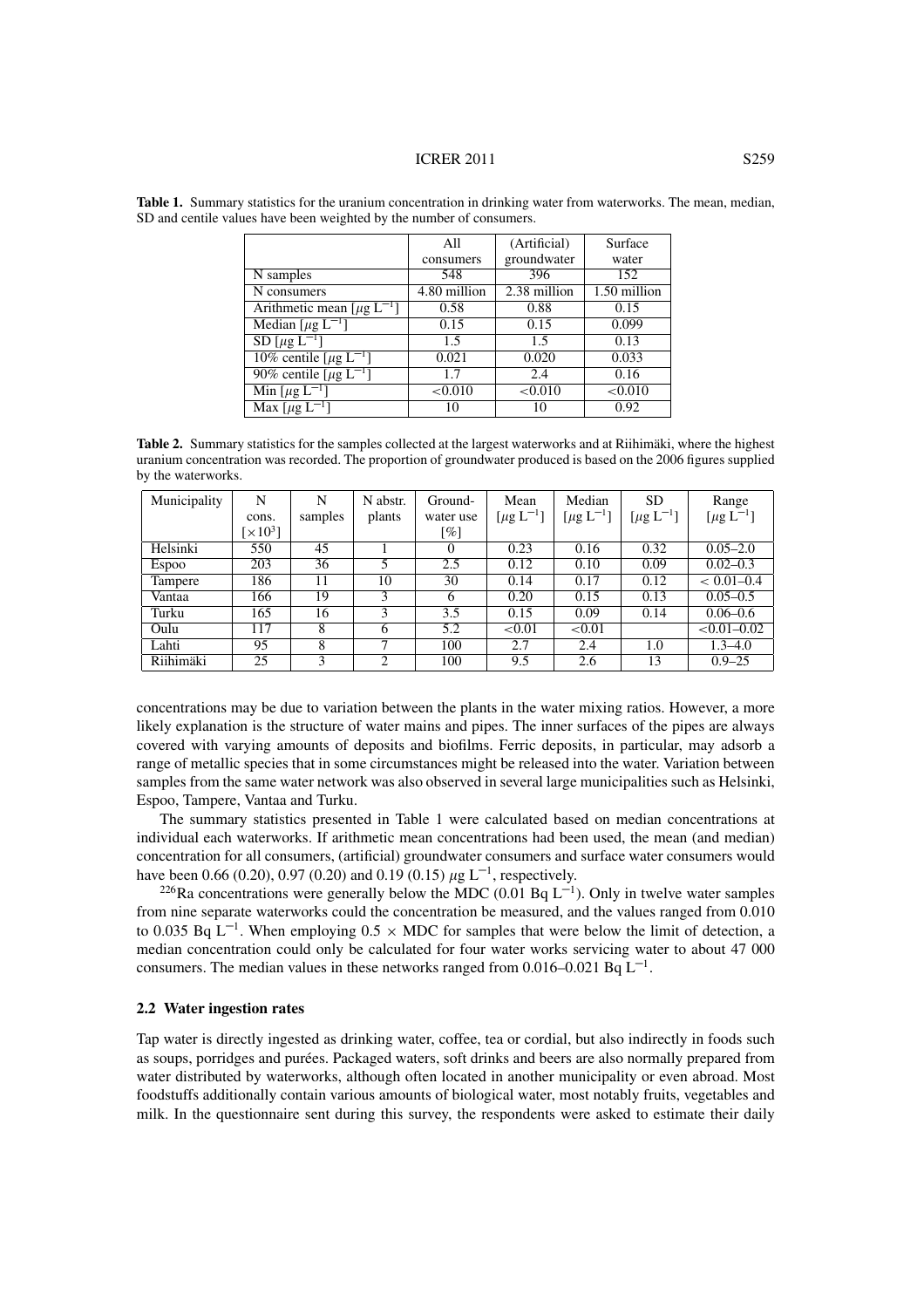### S260 RADIOPROTECTION

|                                    | All  | Men  | Women             |
|------------------------------------|------|------|-------------------|
| $\overline{N}$ replies             | 548  | 235  | 313               |
| Arithmetic mean [L $d^{-1}$ ]      | 1.95 | 1.90 | 2.00              |
| Median $[L d^{-1}]$                | 1.90 | 1.85 | $\overline{1.95}$ |
| $SD [L d^{-1}]$                    | 0.81 | 0.82 | 0.80              |
| 10% centile [L $d^{-1}$ ]          | 1.0  | 0.90 | 1.1               |
| 90% centile [L $d^{-1}$ ]          | 3.1  | 2.9  | 3.1               |
| Min $[L d^{-1}]$                   | 0    | 0    |                   |
| $\overline{\text{Max} [L d^{-1}]}$ | 5.6  | 5.3  | 5.6               |

**Table 3.** Summary statistics for daily tap water ingestion rates among Finns in the age group 18–65 years. The values reported for both genders have been weighted according to gender among the age group.

beverage consumption (water and other beverages) and the amount of water ingested indirectly in food. The ingestion of biological water was not taken into account. According to the replies, the daily mean tap water ingestion rates among adult men and women were 1.90 and 2.00 litres, respectively (Table 3). The response rate among women was higher, and hence gender weighting was applied for all consumers based on the data from the population census of 2006.

The daily water need covering the majority of men and women has been assessed as 3.7 and 2.7 litres, respectively. Physical exercise and heat stress may increase the need up to 6 litres [1]. This could partly explain why water ingestion rates varied substantially within the studied group. Data are also available from the National FINDIET 2007 survey carried out in Finland [41]. Daily water ingestion rates from drinking water, coffee, tea and cordial among men and women in the age group 25–64 years were 1.36 and 1.47 litres, respectively. Since the indirect use of water was not included in these figures, the 1.9–2.0 litres quantified by our survey seems valid.

The International Commission for Radiological Protection (ICRP) has adopted reference values for water intake among adult men and women of 2.6 L day<sup>-1</sup> and 1.96 L day<sup>-1</sup>, respectively [42]. However, these values include biological water, and such a difference between genders was not obtained from our data. The daily mean ingestion rate of "community water" among the population of the US has been comprehensively studied and has been estimated at 0.926 litres per capita, including those who do not consume community water. The daily water ingestion rate was found to be slightly higher among adult men (∼1.16 litres) than among women (∼1.04 litres), except for lactating women, among whom the rate was the highest, 1.38 litres [43]. These values are significantly lower than those obtained in our study. Hence, it is evident that dietary intake assessments require data on country-specific ingestion rates.

### **2.3 Magnitude of exposure**

The annual intake of uranium from drinking water supplied by waterworks was first assessed by dividing daily ingestion rates into 22 categories (each covering a 0.25 L  $d^{-1}$  range). The number of consumers belonging to these categories was then calculated for each of the 204 waterworks. Hence, we obtained 4488 groups, whose annual uranium exposure was calculated by multiplying the uranium concentration in the water by the respective water ingestion rate. Weighting according to the proportion of the water source was carried out (Figure 1).

The source-weighted median value for the annual intake of uranium from water was  $87 \mu g$  among all consumers. The median values among consumers of surface water and (artificial) ground water were very similar, being 80 and 100  $\mu$ g, respectively. However, the mean annual intake values ranged from 100  $\mu$ g among consumers of surface water to 620  $\mu$ g among consumers of (artificial) ground water, being 410 g among all consumers. Again, if arithmetic mean concentrations had been used to represent the water of an individual network, the median intake among all consumers would have been  $110 \mu g$ . The difference in the distribution of concentrations for surface water and (artificial) groundwater was evident when examining the most highly exposed groups. Among consumers of surface water, the most highly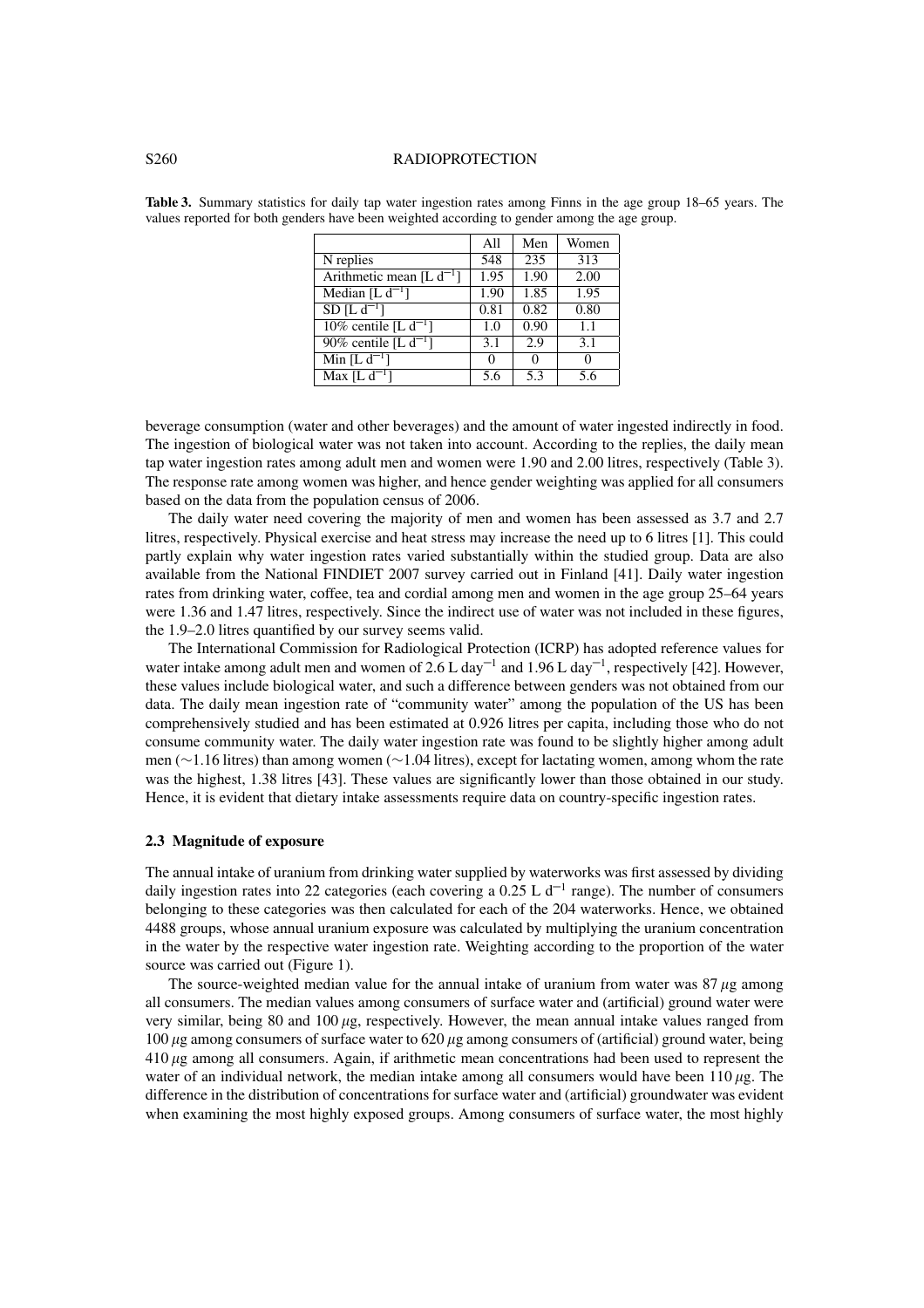



Figure 1. Cumulative distribution of annual intake of uranium from water provided by waterworks among the age group 18–65 years.

exposed one per cent (19 000 consumers) was determined to ingest 0.6–1.8 mg of uranium annually. This range among consumers of groundwater (29000 people) was 5.7–21 mg.

When assessing effective doses to consumers, we must also consider the <sup>234</sup>U isotope, which was not investigated in this survey. However, data on 1530 alpha spectrometric determinations of uranium isotopes are available in the database of the Radiation and Nuclear Safety Authority (STUK). Most of these measurements were performed on water from drilled wells, i.e. from bedrock aquifers. Bedrock aquifers are abundant in Finland, but their storage capacities and yields are typically very low and hence they are not suitable as water sources for waterworks. The number of measurements performed on public water supplies in which the uranium concentration ranged from 0.016 to 22  $\mu$ g L<sup>-1</sup> was 223. The mean and median activity ratios of  $^{234}U/^{238}U$  among these samples were 1.3 and 1.1 and the range 0.8–3.4. By using the median activity ratio and dose conversion coefficients from ICRP publication 72, the median annual effective dose among all users was determined to be only 0.1  $\mu$ Sv [44]. According to this assessment, one per cent of all consumers (48000) receive an effective dose exceeding 5.5  $\mu$ Sv from uranium isotopes in water.

Only at four waterworks servicing a total of 47 000 customers could the median value of  $^{226}$ Ra be calculated. Among this group, the annual median <sup>226</sup>Ra exposure was 11 Bq, or 3  $\mu$ Sv expressed as the annual median effective dose. The exposure among the most highly exposed group (4700 customers) was assessed as  $19-43$  Bq, or  $5.2-12 \mu Sv$ . Our assessment, however, covered only one per cent of all consumers, and hence the previously estimated mean <sup>226</sup>Ra concentration of 0.003 Bq  $L^{-1}$  remains our best available estimate on the general levels.

# **3. CONCLUSIONS**

According to this survey, the mean uranium concentration in water supplied by Finnish waterworks was  $0.58 \mu g$  L<sup>-1</sup>, or expressed as an activity concentration for <sup>238</sup>U, 7.2 mBq L<sup>-1</sup>. This value is only half of the previously assessed concentration of  $15 \text{ mBq } L^{-1}$ , and hence a better insight was gained into the uranium exposure of Finns. It is also noteworthy that although the uranium concentrations in Finnish wells drilled in bedrock are among the highest in the world, the uranium concentration in water distributed by the waterworks is generally low, even if groundwater is used in the production. One water sample contained 25  $\mu$ g L<sup>-1</sup> of uranium, which is close to the 30  $\mu$ g L<sup>-1</sup> maximum level currently proposed by WHO. However, the other two samples retrieved from this waterworks did not support a generally elevated uranium concentration in water. There is an ongoing project at STUK in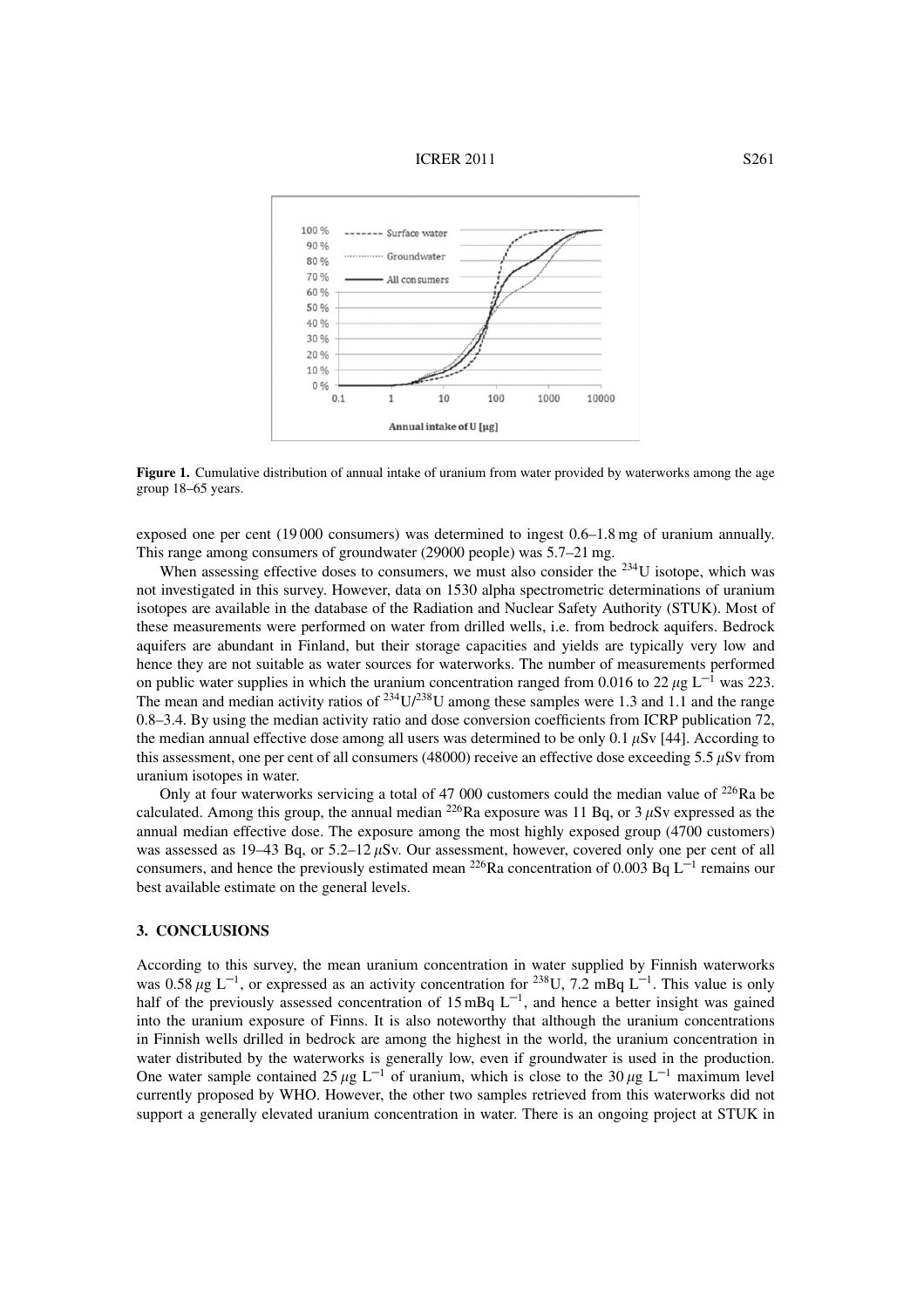### S262 RADIOPROTECTION

which the adsorption/desorption of radionuclides onto/from water pipe precipitates and biofilms is being investigated. This will hopefully explain the varying concentrations measured at several waterworks. In addition, <sup>226</sup>Ra concentrations were very low and generally below our MDC of 0.01 Bq  $L^{-1}$ . Therefore, the intake assessment from 2001 remains valid.

The European Commission decided against revising the Drinking Water Directive in early 2011 [46]. Hence, it is now the decision of the member countries whether to include uranium in the list of monitored parameters, and what the maximum permissible concentration should be. A positive finding of this survey was that the measured uranium and  $^{226}$ Ra concentrations all comply with the total indicative dose of 0.1 mSv presently stated in the directive. Furthermore, if a new maximum permissible uranium concentration of 15–30  $\mu$ g L<sup>-1</sup> were to come into effect in Finland, all waterworks studied in the survey would also comply with this.

### **References**

- [1] Sawka M.N., Cheuvront S.N. and Carter R. III. *Nutr Rev* **63** (2005) S30–S39.
- [2] Thompson T., Fawell J., Kunikane S., Jackson D., Appleyard S., Callan P., Bartram J. and Kingston P., Chemical safety of drinking water: assessing priorities for risk management (World Health Organization, Geneva, 2007) pp. vii –viii, 31–78.
- [3] United Nations Scientific Committee on the Effects of Atomic Radiation., UNSCEAR 2008 Report to the General Assembly, with scientific annexes, Annex B: Exposures of the public and workers from various sources of radiation (Vienna, United Nations, 2008) pp. 234–236, 339, 385.
- [4] United Nations Scientific Committee on the Effects of Atomic Radiation., UNSCEAR 2000 Report to the General Assembly, with scientific annexes, Vol. I, Annex B: Exposures from natural radiation sources (Vienna, United Nations, 2008) pp. 93–94, 126.
- [5] Kahlos H., Radon-222 concentration of some water samples determined with gammaspectrometric measurements. Report SFL-A14 (Institute of Radiation Physics, Helsinki, 1969) pp. 1–25.
- [6] Asikainen M., *Geochim Cosmochim Ac* **45** (1981) 201–206.
- [7] Juntunen R., Etelä-Suomen kallioporakaivojen uraanin- ja radontutkimukset (Uranium and radon in wells drilled in bedrock in southern Finland). Report of investigation 98 (Geological Survey of Finland, Espoo, 1991) pp. 1–22.
- [8] Salonen L., "238U series radionuclides as a source of increased radioactivity in groundwater originating from Finnish bedrock", Future Groundwater Resources at Risk, Helsinki, June 1994, J. Soveri, T Suokko Eds. (Wallingford, IAHS, 1994) pp. 71–84.
- [9] Vesterbacka P., Mäkeläinen I. and Arvela H., *Radiat Prot Dosim* **113** (2005) 223–232.
- [10] Vesterbacka P., Turtiainen T., Heinävaara S. and Arvela H., *Radiat Prot Dosim* **121** (2006) 406–412.
- [11] Asikainen M. and Kahlos H., *Health Phys* **39** (1980) 73–83.
- [12] STUK., Radiation of Household Water. Radiation Safety Guide ST 12.3 (Helsinki: Erweko Painotuote, 1994) pp. 1–8.
- [13] Mäkeläinen I., Huikuri P., Salonen L., Markkanen M. and Arvela H., Talousveden radioaktiivisuus – perusteita laatuvaatimuksille (Radioactivity of drinking water—basis for quality requirements). STUK-A182 (Edita Ltd., Helsinki, 2001) pp. 12–17.
- [14] Muikku M., Puhakainen M., Heikkinen T. and Ilus T., *Health Phys* **96** (2009) 646–654.
- [15] Lahermo P. and Juntunen R., *Appl Geochem* **6** (1991) 169–183.
- [16] Welch A.H. and Lico M.S., *Appl Geochem* **13** (1998)
- [17] Webster I.T., Hancock G.J. and Murray A.S., *Geochim Cosmochim Ac* **59** (1995) 2469–2476.
- [18] Osmond J.K., Rydell H.S. and Kaufman M.I., *Science* **29** (1968) 997–999.
- [19] Kigoshi K., *Science* **173** (1971) 47–48.
- [20] Fleischer R.L, *Science* **207** (1980) 979–981.